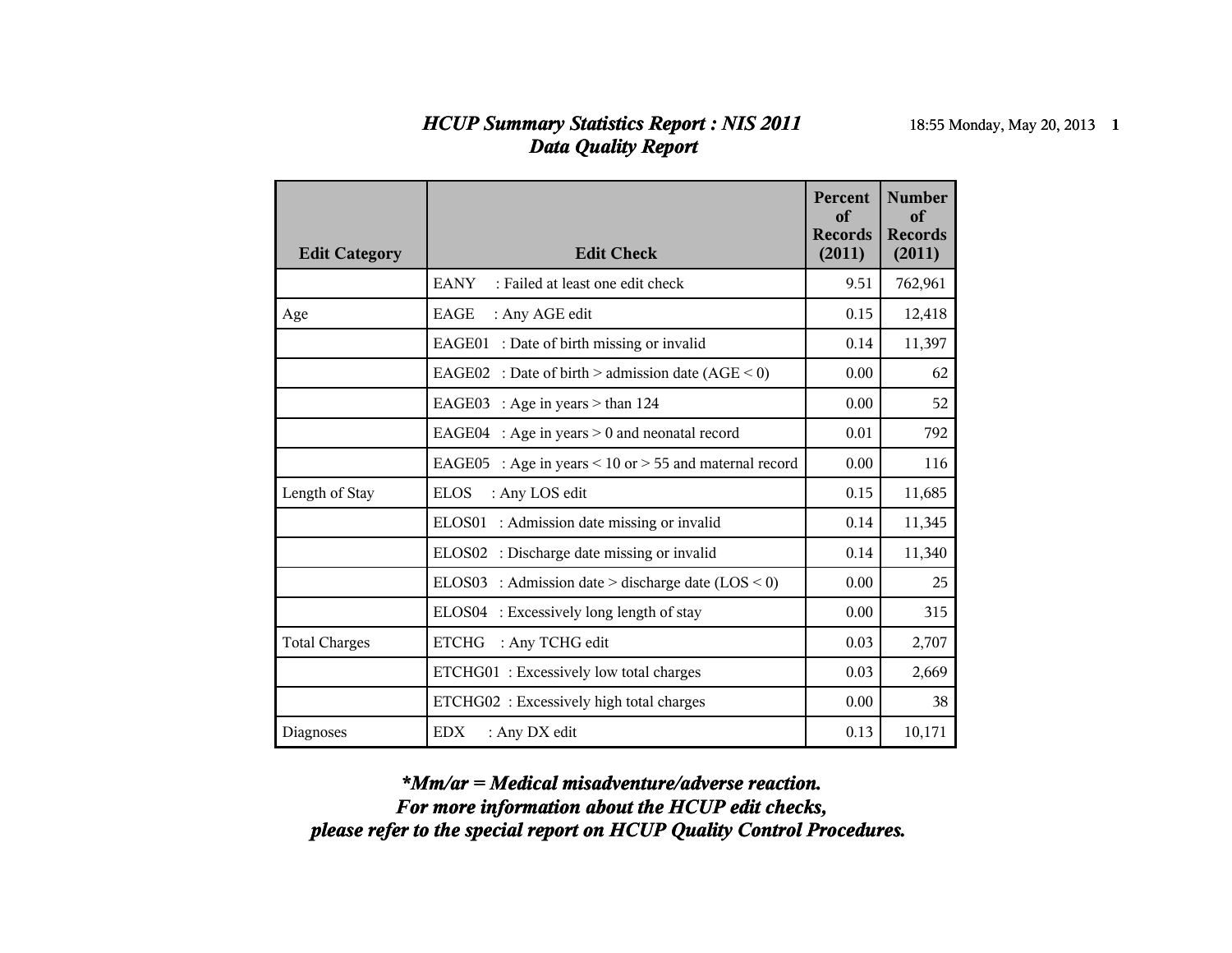## *HCUP Summary Statistics Report : NIS 2011* 18:55 Monday, May 20, 2013 **2** *Data Quality Report*

| <b>Edit Category</b> | <b>Edit Check</b>                                                | <b>Percent</b><br>of<br><b>Records</b><br>(2011) | <b>Number</b><br>of<br><b>Records</b><br>(2011) |
|----------------------|------------------------------------------------------------------|--------------------------------------------------|-------------------------------------------------|
|                      | EDX01<br>: Missing principal diagnosis                           | 0.06                                             | 5,058                                           |
|                      | : Invalid diagnosis code on record<br>EDX02                      | 0.06                                             | 4,516                                           |
|                      | : Diagnosis inconsistent with sex<br>EDX03                       | 0.01                                             | 669                                             |
|                      | : Principal diagnosis invalid for DRG assignment<br>EDX04        | 0.00                                             | 31                                              |
| E Codes              | EECODE : Any E code edit                                         | 8.50                                             | 682,180                                         |
|                      | EECODE01 : Invalid E code on record                              | 0.00                                             | 95                                              |
|                      | EECODE02 : Injury diagnosis without an injury E code             | 1.26                                             | 101,154                                         |
|                      | EECODE03 : Mm/ar* DX without an mm/ar E code                     | 1.90                                             | 152,803                                         |
|                      | EECODE04 : Injury E code without an injury DX                    | 0.61                                             | 48,820                                          |
|                      | EECODE05 : Mm/ar <sup>*</sup> E code without an mm/ar DX         | 5.06                                             | 405,619                                         |
| Procedures           | <b>EPR</b><br>: Any PR edit                                      | 0.01                                             | 1,051                                           |
|                      | : Invalid ICD-9-CM procedure code on record<br>EPR <sub>02</sub> | 0.00                                             | 337                                             |
|                      | : ICD-9-CM procedure inconsistent with sex<br>EPR <sub>03</sub>  | 0.01                                             | 716                                             |
| Procedure Days       | EPRDAY01 : Day of procedure not during stay                      | 0.01                                             | 894                                             |
| Diagnoses/Procedures | : Any DXPR edit<br>EDXPR                                         | 0.97                                             | 78,137                                          |
|                      | EDXPR01: Mixed neonatal and maternal record                      | 0.00                                             | 81                                              |

*please refer to the special report on HCUP Quality Control Procedures. For more information about the HCUP edit checks, \*Mm/ar = Medical misadventure/adverse reaction.*